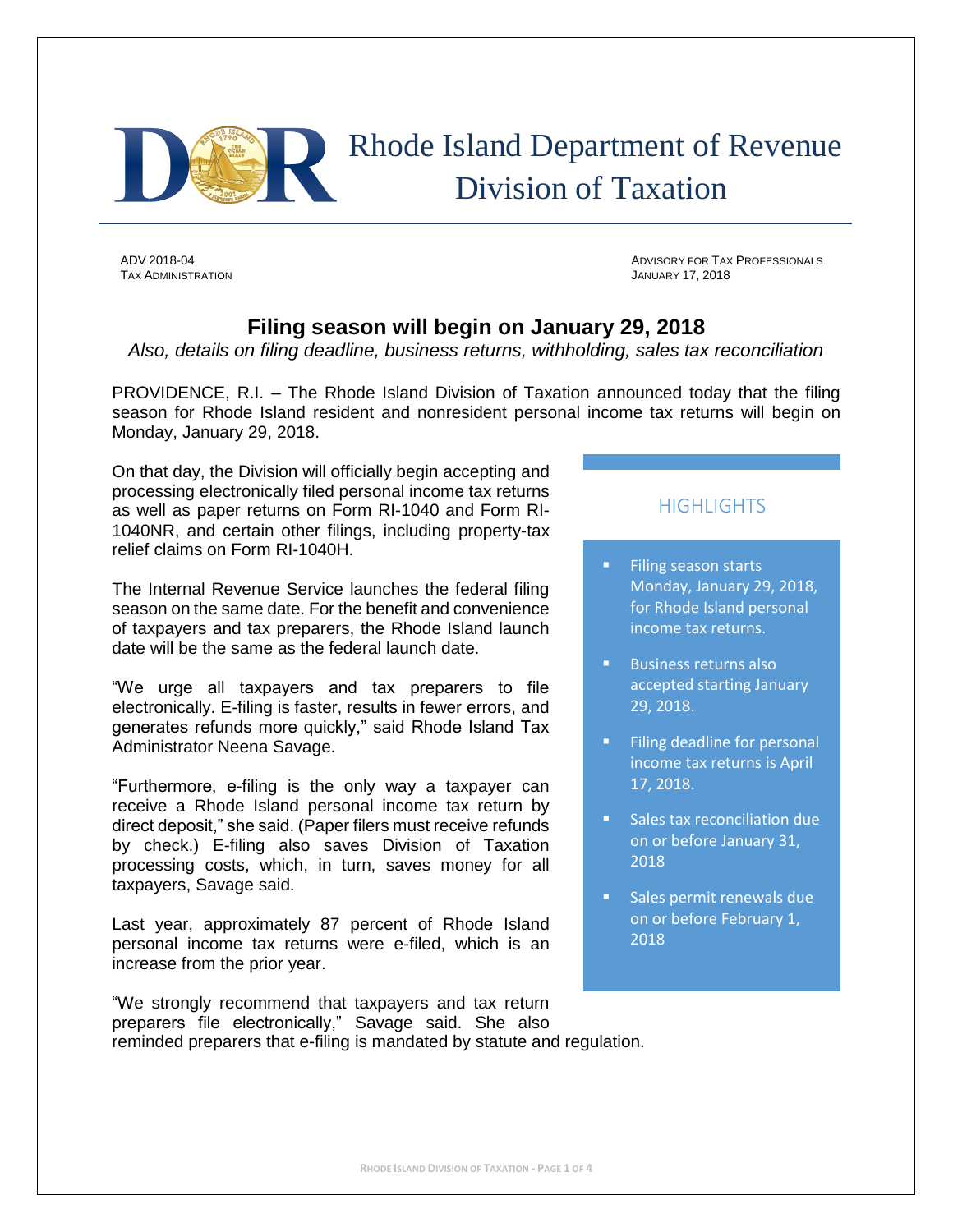| Rhode Island personal income tax returns                                              |         |         |                   |  |  |  |
|---------------------------------------------------------------------------------------|---------|---------|-------------------|--|--|--|
|                                                                                       | 2016*   | $2017*$ | <b>Difference</b> |  |  |  |
| Number of e-filed returns                                                             | 549,953 | 572,208 | $+4.0%$           |  |  |  |
| Number of paper returns                                                               | 95,273  | 86,550  | $-9.2%$           |  |  |  |
| <b>Total returns filed</b>                                                            | 645,226 | 658,758 | $+2.1%$           |  |  |  |
| E-filed returns as % of total                                                         | 85.2%   | 86.9%   | $+2.0%$           |  |  |  |
| * Returns filed in calendar year 2016, calendar year 2017, through December 26, 2017. |         |         |                   |  |  |  |

#### **ACCEPTING BUSINESS RETURNS**

Also on January 29, 2018, the Division of Taxation will officially begin accepting business returns – including those filed electronically and those filed on paper.

The Division encourages e-filing of business returns because e-filing is faster, results in fewer errors, generates refunds more quickly, and saves taxpayers in processing costs. Preparers also are subject to the requirements of mandatory e-filing by statute and by regulation.

| <b>Rhode Island Division of Taxation electronic filing</b>                                                                     |                                                       |  |  |  |
|--------------------------------------------------------------------------------------------------------------------------------|-------------------------------------------------------|--|--|--|
| The Division of Taxation will accept the following returns electronically this season:                                         |                                                       |  |  |  |
| Form RI-1040                                                                                                                   | Resident personal income tax return                   |  |  |  |
| Form RI-1040NR                                                                                                                 | Nonresident personal income tax return                |  |  |  |
| Form RI-1120C                                                                                                                  | Business corporation tax return $-$ C corporations    |  |  |  |
| <b>Form RI-1120S</b>                                                                                                           | Business corporation tax return $-$ S corporations    |  |  |  |
| Form RI-1065                                                                                                                   | For partnerships, LLPs, LPs, LLCs, single-member LLCs |  |  |  |
| Preparers should check with their tax-preparation software provider to see if their programs are updated and ready for e-file. |                                                       |  |  |  |

#### **FILING DEADLINE IS APRIL 17**

Because of a number of factors, preparers and taxpayers will get a little extra time this year to work on their federal and Rhode Island personal income tax returns.

The normal April 15 filing deadline will fall on a Sunday this year. On April 16, Emancipation Day will be observed by Washington, D.C., and by the IRS.

| <b>Sunday</b>  | <b>Monday</b>                                         | <b>Tuesday</b>                           |
|----------------|-------------------------------------------------------|------------------------------------------|
| April 15, 2018 | April 16, 2018<br><b>Emancipation Day</b><br>observed | April 17, 2018<br><b>Filing deadline</b> |

Thus, the federal filing deadline this year will be Tuesday, April 17, 2018, and Rhode Island will

follow suit: All resident and nonresident Rhode Island personal income tax returns and related payments for tax year 2017 must be e-filed or postmarked on or before 11:59 p.m. on April 17, 2018. (Six-month extensions are allowed, but they are extensions of the time to file, not of the time to pay.) April 17 is also the deadline for first-quarter payments of quarterly estimated personal income tax for the 2018 tax year.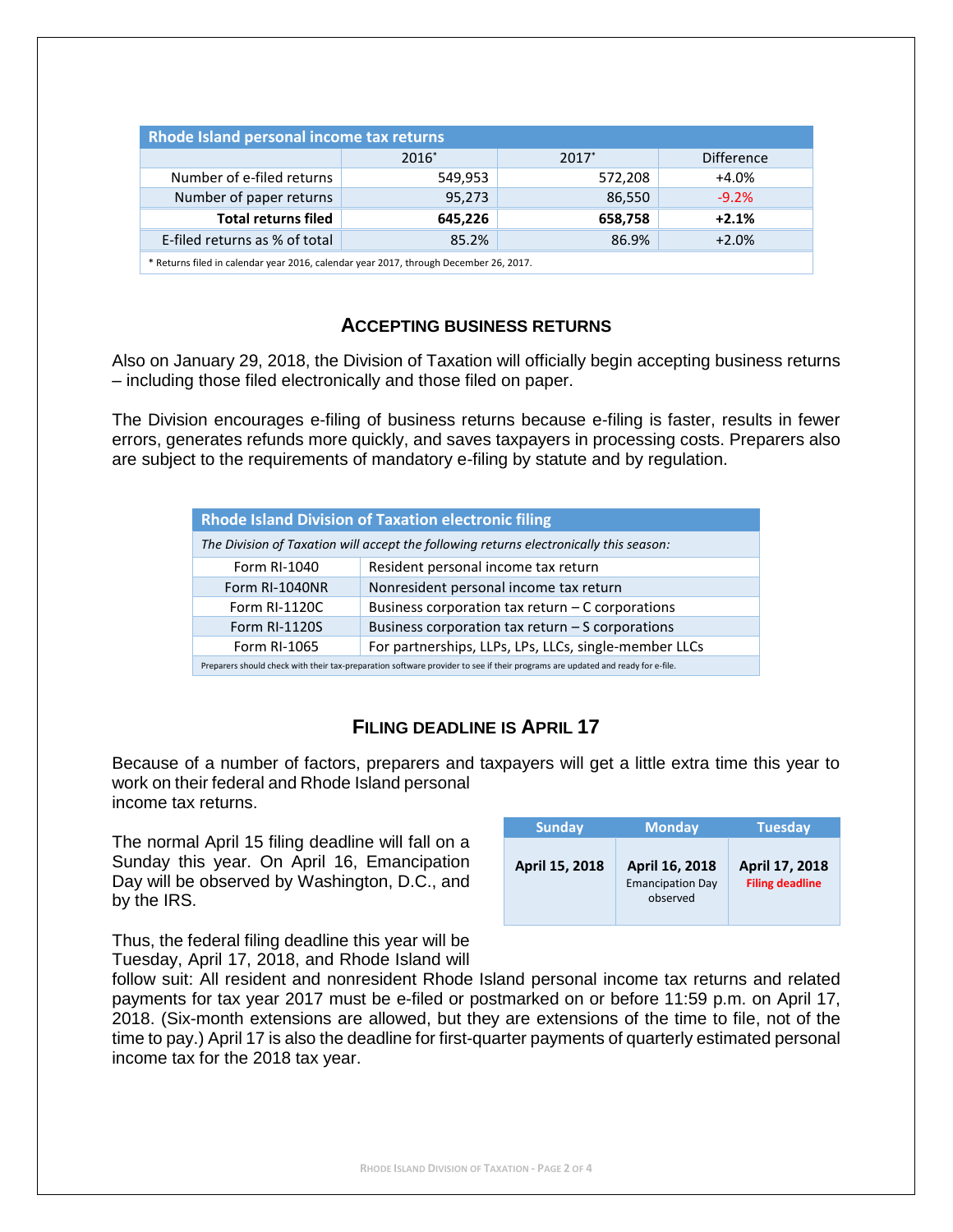Overall, the Division expects this year to receive and process more than 650,000 resident and nonresident personal income tax returns covering the 2017 tax year.

For those without tax preparation software, forms for the new filing season, covering tax year 2017, are now available on the Division's website: [http://www.tax.ri.gov/taxforms/personal.php.](http://www.tax.ri.gov/taxforms/personal.php) Among the forms now available for download from the Division's website is Form RI-1040H, involving the statewide property-tax relief credit.

#### **BUSINESS FILING DEADLINE**

April 17, 2018, is also the Rhode Island filing deadline for a number of entities, as shown in the table below:

| Entity/tax type                                                                              | <b>Form</b>     | Due date       |  |  |
|----------------------------------------------------------------------------------------------|-----------------|----------------|--|--|
| Corporate income tax                                                                         | <b>RI-1120C</b> | April 17, 2018 |  |  |
| Public service gross earnings tax                                                            | $T-72$          | April 17, 2018 |  |  |
| Bank excise tax                                                                              | $T-74$          | April 17, 2018 |  |  |
| Insurance gross premiums tax                                                                 | $T-71$          | April 17, 2018 |  |  |
| Individual income tax*                                                                       | RI-1040         | April 17, 2018 |  |  |
| Single-member LLC**                                                                          | RI-1065         | April 17, 2018 |  |  |
| Income tax of trust, estate                                                                  | RI-1041         | April 17, 2018 |  |  |
| * Includes nonresident returns on Form RI-1040NR. ** Single-member limited liability company |                 |                |  |  |

(SMLLC) uses same due date and extended due date as its owner. Table assumes owner is calendaryear individual.

## **WITHHOLDING TABLES, W-4 WITHHOLDING CERTIFICATE**

The Division of Taxation has posted on its website the booklet of income tax withholding tables for tax year 2018. Employers use the tables to calculate how much to withhold from an employee's pay for Rhode Island personal income tax purposes.

 $\blacksquare$  Following is a link:

<http://www.tax.ri.gov/forms/2018/Withholding/2018%20Withholding%20Booklet.pdf>

The booklet also includes a copy of the 2018 version of Form RI W-4, "Employee's Withholding Allowance Certificate."

 $\blacksquare$  Following is a link: <http://www.tax.ri.gov/forms/2018/Withholding/RI%20W-4%202018.pdf>

#### **CALENDARS OF DUE DATES**

The 2018 calendar of filing due dates for withholding has now been posted. The calendar is available for viewing or download at the following link:

<http://www.tax.ri.gov/documents/information/2018/2018%20TXCLDR%20WITHHOLDING.pdf>